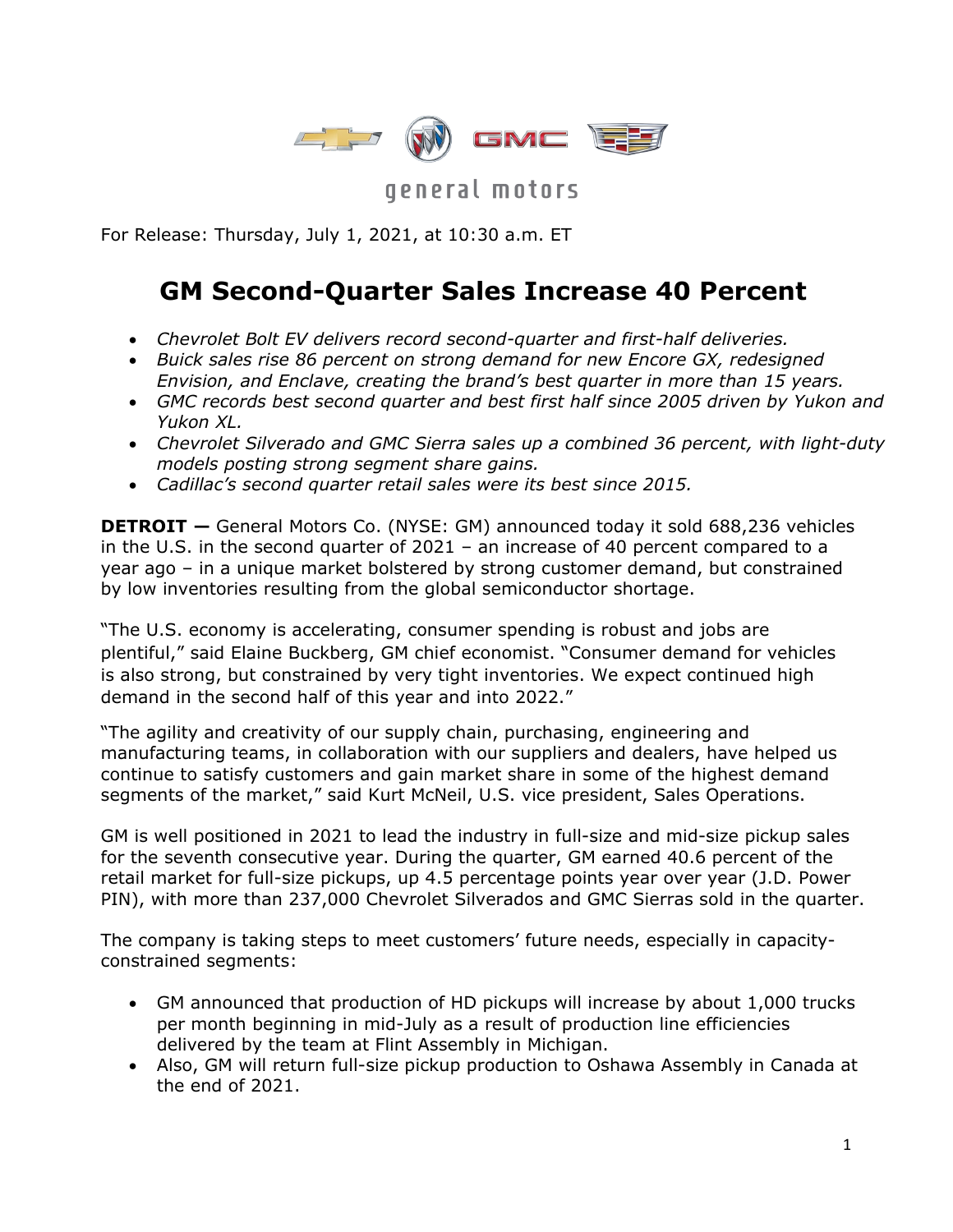• Shipments of Chevrolet Colorado and GMC Canyon mid-size pickups built at Wentzville Assembly in Missouri increase by about 30,000 total units from mid-May through early July as the team completes dynamic vehicle testing on units held at the plant due to semiconductor supply disruptions.

"Although the situation remains fluid, we're focused on continuing to leverage every available semiconductor to build and ship our highest demand products," McNeil said.

GM ended the quarter with 211,974 units in inventory, down from 334,628 at the end of the first quarter.

## **Second-Quarter Sales Highlights (vs. Q2 2020)**

#### **Chevrolet**

- Chevrolet deliveries were up 31 percent, with the Bolt EV and Traverse both delivering their best-ever second-quarter sales and best first-half sales.
- Silverado LD deliveries increased by 31 percent, HD by 42 percent.
- Sales of the Tahoe (74 percent), Suburban (91 percent), Silverado HD and LD combined (34 percent), Trailblazer (248 percent) and Corvette (224 percent) were all up sharply.

To continue building customer interest in electric vehicles and demand for the allelectric 2022 Bolt EUV and redesigned Bolt EV, Chevrolet will cover standard installation of Level 2 charging outlets through a collaboration with Qmerit for most qualified and eligible purchase and lease customers.

The Bolt EUV is also the first Chevrolet to feature Super Cruise, GM's advanced driverassistance technology, which uses Adaptive Cruise Control, Enhanced Automatic Emergency Braking and lane-centering technology to enable hands-free driving on compatible roads. GM plans to expand Super Cruise availability to 22 models by 2023.

### **GMC**

- GMC deliveries grew by 50 percent, led by gains from Sierra LD and HD models, up 38 and 46 percent, respectively.
- The all-new Yukon and Yukon XL had a combined increase of 126 percent.
- Acadia sales were up 72 percent and Terrain sales increased 19 percent.

### **Buick**

- Buick's premium SUVs recorded a total sales increase of 86 percent, leading to its best quarter in more than 15 years.
- The all-new Buick Envision attracts more former sedan buyers to the brand than any other Buick model, leading to the vehicle's best quarter ever with total sales up 97 percent.
- The Encore GX also had a record quarter, with sales up 184 percent, and Enclave sales grew 103 percent. Building on this momentum, Buick is launching an allnew 2022 Enclave this fall.

## **Cadillac**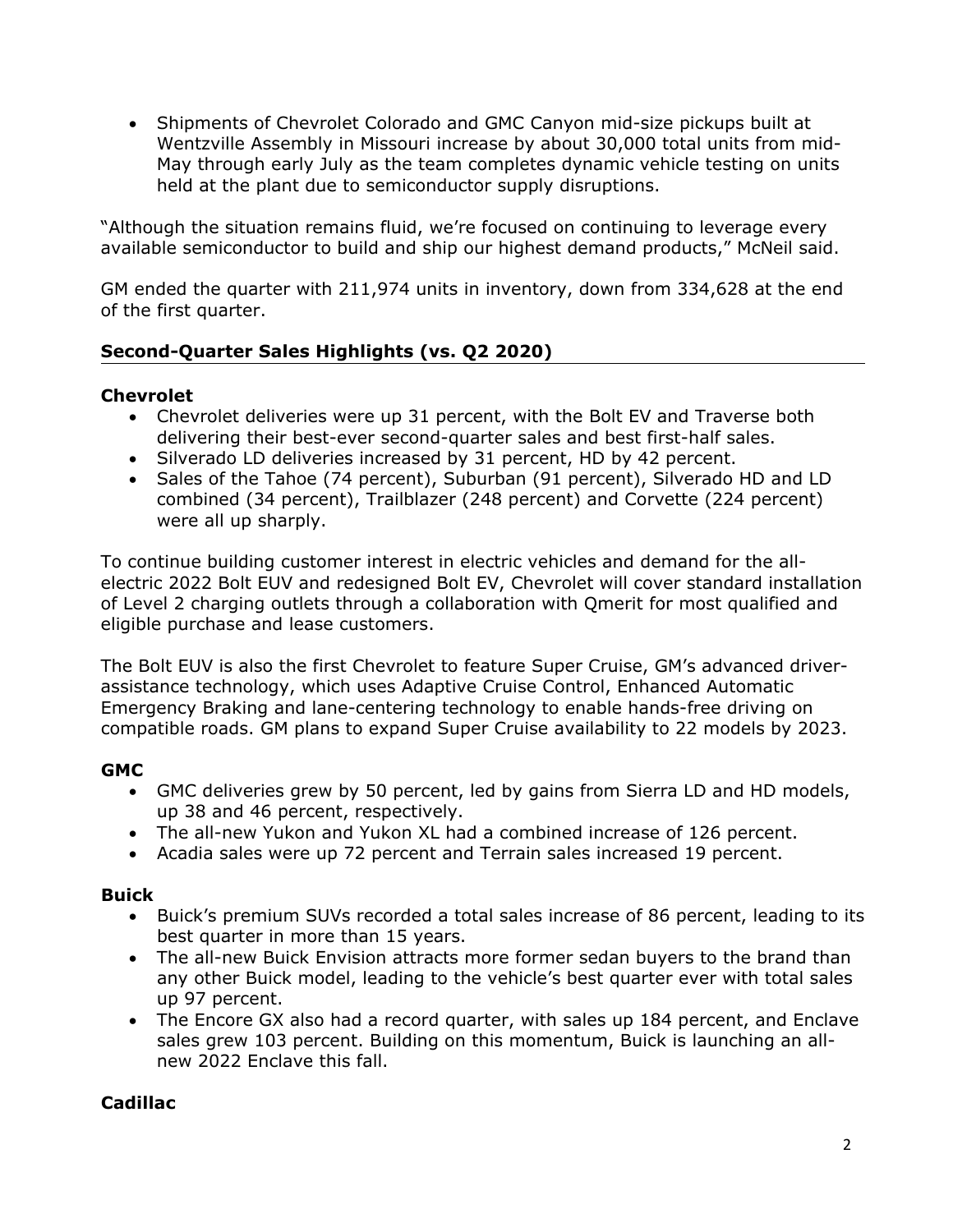- Total sales increased by 55 percent, leading to Cadillac's third consecutive quarter of year-over-year growth.
- The XT5 and XT6 had total sales increases of 83 and 73 percent, respectively, and sales of the CT4 increased by 290 percent.
- Sales of the Escalade more than doubled, up 120 percent.

#### **Fleet highlights**

GM fleet sales, which were severely impacted by pandemic shutdowns a year ago, are beginning to recover as the company prioritizes production of its most in-demand vehicles.

Fleet deliveries were up 69 percent year over year in the second quarter.

- Small business sales increased 43 percent.
- Sales to commercial customers increased 73 percent, driven by increases of midsize pickup sales, up 97 percent; full-size pickups, up 96 percent; full-size vans, up 74 percent; and the Silverado MD, up 57 percent.

GM fleet sales were about 14 percent of total sales, which is lower than the company's pre-pandemic fleet mix of about 20 percent, due to supply constraints caused by the semiconductor shortage. Rental sales represented 4 percent of GM's total sales.

**General Motors** (NYSE:GM) is a global company focused on advancing an all-electric future that is inclusive and accessible to all. At the heart of this strategy is the Ultium battery platform, which will power everything from mass-market to high-performance vehicles. General Motors, its subsidiaries and its joint venture entities sell vehicles under the [Chevrolet,](https://www.chevrolet.com/?evar25=gm_media_release) [Buick,](https://www.buick.com/?evar25=gm_media_release) [GMC,](https://www.gmc.com/?evar25=gm_media_release) [Cadillac,](https://www.cadillac.com/?evar25=gm_media_release) [Baojun](https://www.sgmw.com.cn/) and [Wuling](https://www.sgmw.com.cn/) brands. More information on the company and its subsidiaries, including [OnStar,](https://www.onstar.com/us/en/home/) a global leader in vehicle safety and security services, can be found at [https://www.gm.com.](https://www.gm.com/)

###

#### **CONTACT:**

Colleen Oberc GM Communications 313-409-3323 [colleen.oberc@gm.com](mailto:colleen.oberc@gm.com)

#### **Forward-Looking Statements**

This press release and related comments by management may include "forward-looking statements" within the meaning of the U.S. federal securities laws. Forward-looking statements are any statements other than statements of historical fact. Forward-looking statements represent our current judgement about possible future events and are often identified by words such as "anticipate," "appears," "approximately," "believe," "continue," "could," "designed," "effect," "estimate," "evaluate," "expect," "forecast," "goal," "initiative," "intend," "may," "objective," "outlook," "plan," "potential," "priorities," "project," "pursue," "seek," "should," "target," "when,"